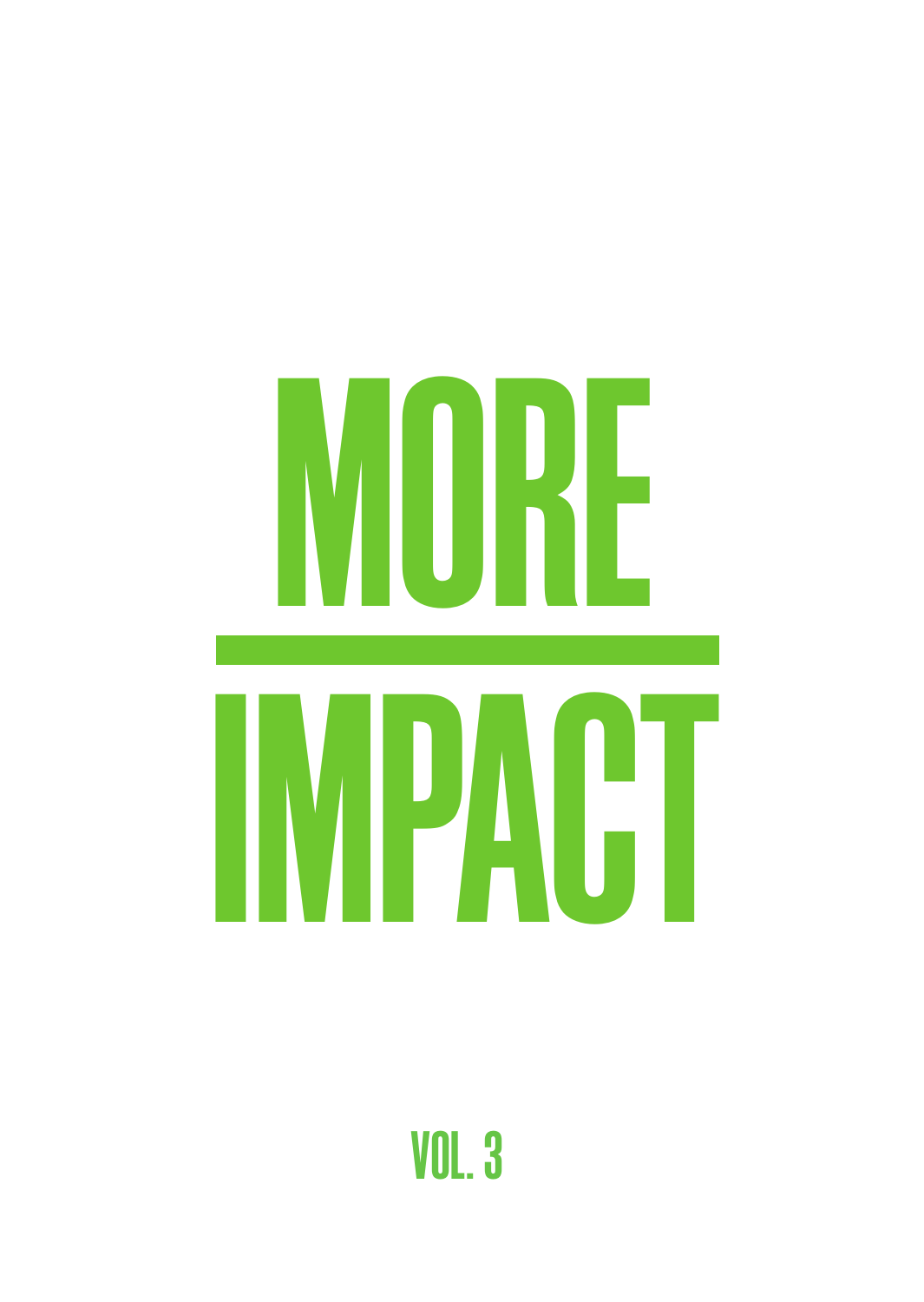Welcome to the third edition of our More Impact series – eight stories of how thinking big and aiming high can change lives. We hope they provide a touch of inspiration as you look to your own fundraising resolutions for the year ahead. They're all examples of how our remarkable clients, with a little help from us at More Partnership, are making good things happen. For us, they're a timely reminder that raising money is brilliant – but even better is the impact it has on people across the world.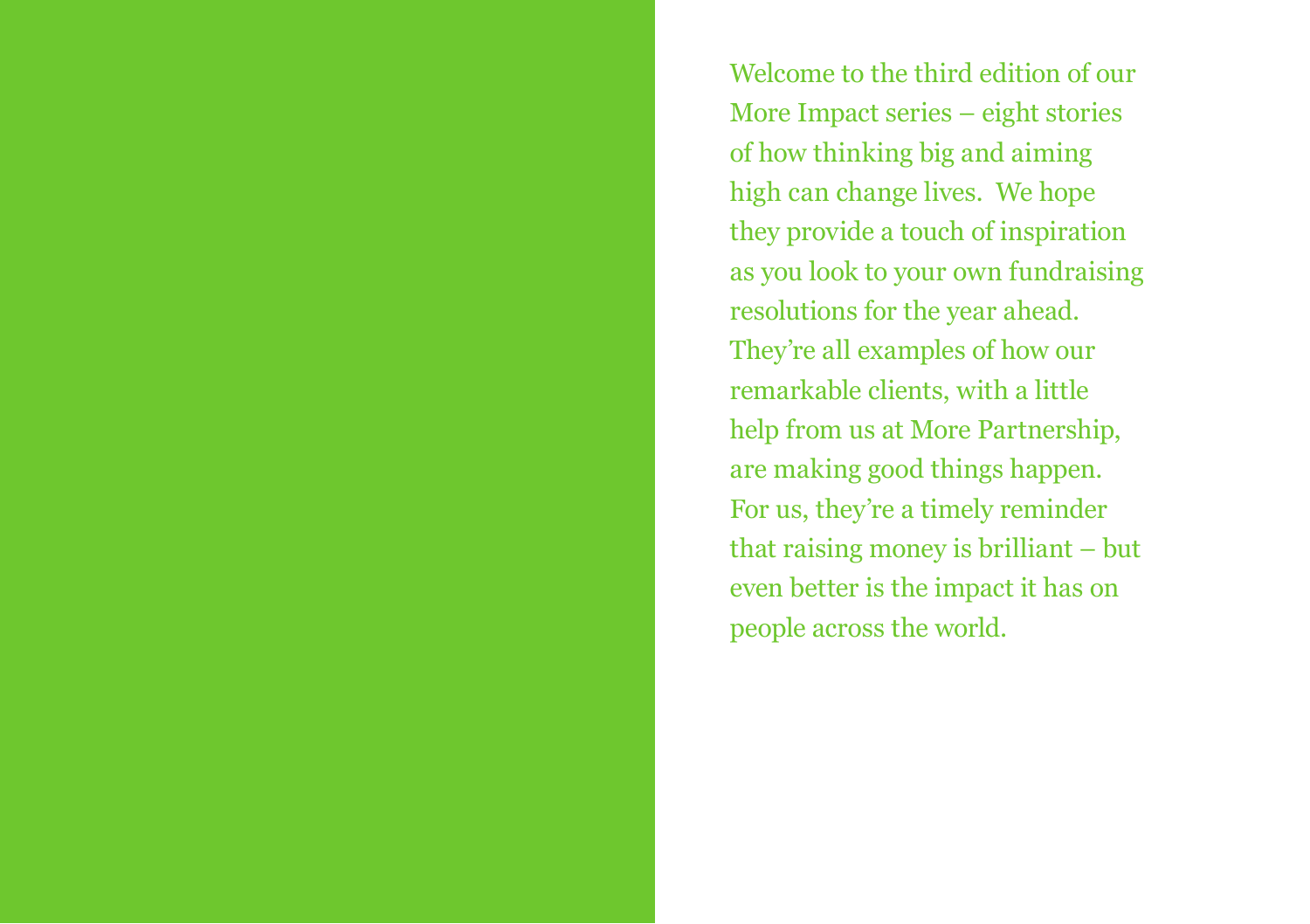The wilds of Westeros are possibly the last place you'd expect to see social mobility in action. But Game of Thrones actor Sam Coleman says a ground-breaking initiative aimed at disadvantaged students is "part of the reason why I'm where I am today". The Scholars Programme from Villiers Park Educational Trust encourages gifted students from lower income backgrounds to reach their full potential. In two of its regional projects, 82% of the most disadvantaged pupils gained a place at university, compared to the national average of 19%. Yet more proof of success for a scheme that's creating the stars of tomorrow.

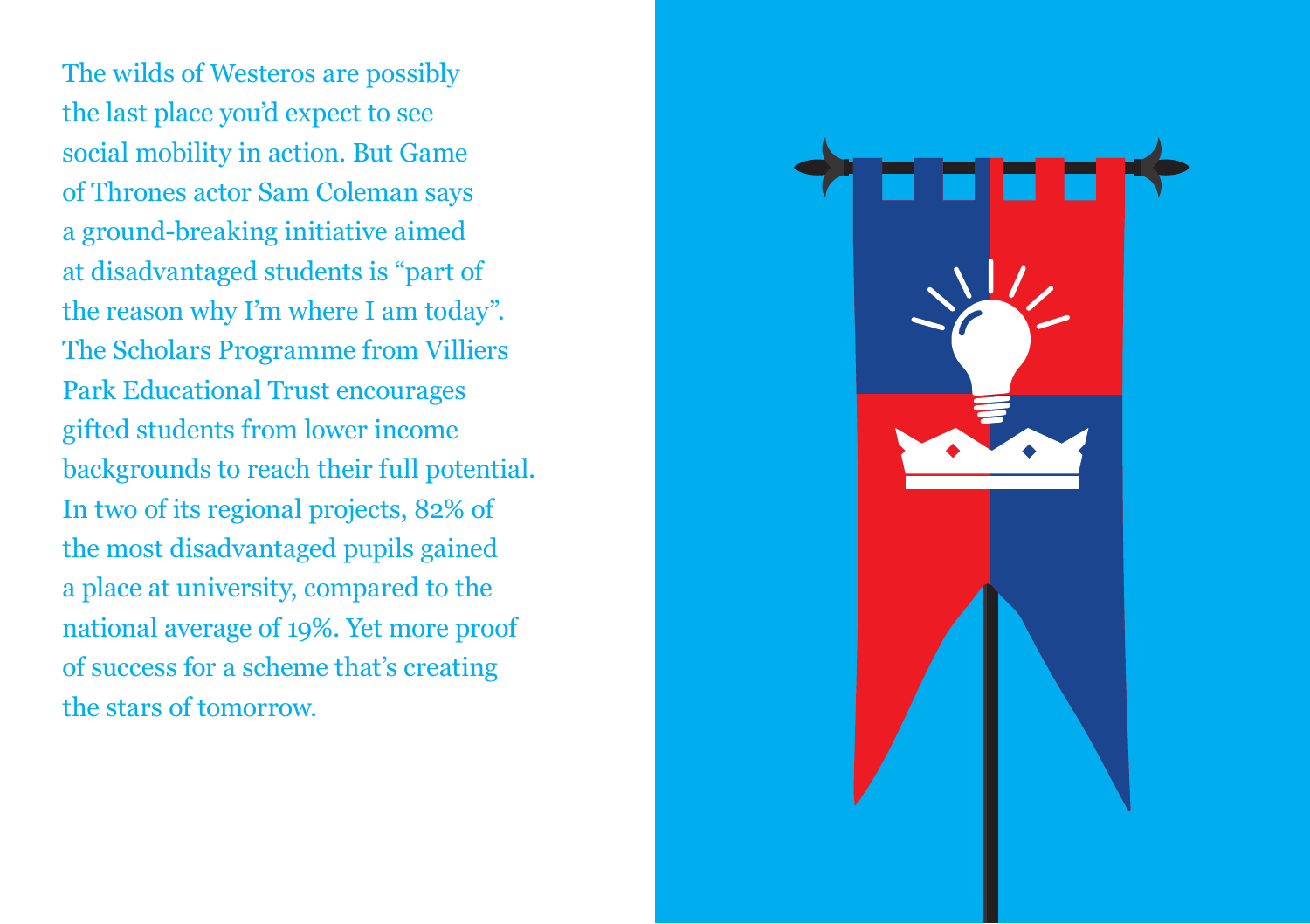The landscape of Northumberland National Park is stunning and free for everyone to enjoy – but to many it can feel wild and out of reach. So the Park Authority and YHA embarked on an ambitious £14.2m Heritage Lottery Funded project to encourage people from all backgrounds to appreciate and care for our countryside. Nestled in the hills beside Hadrian's Wall, The Sill: National Landscape Discovery Centre opens in 2017 and incorporates learning facilities, exhibition space and accommodation. But it's much more than a building – there will be cultural events, fun family activities and nature projects in the years ahead. Sounds like a pretty special walk in the park to us.

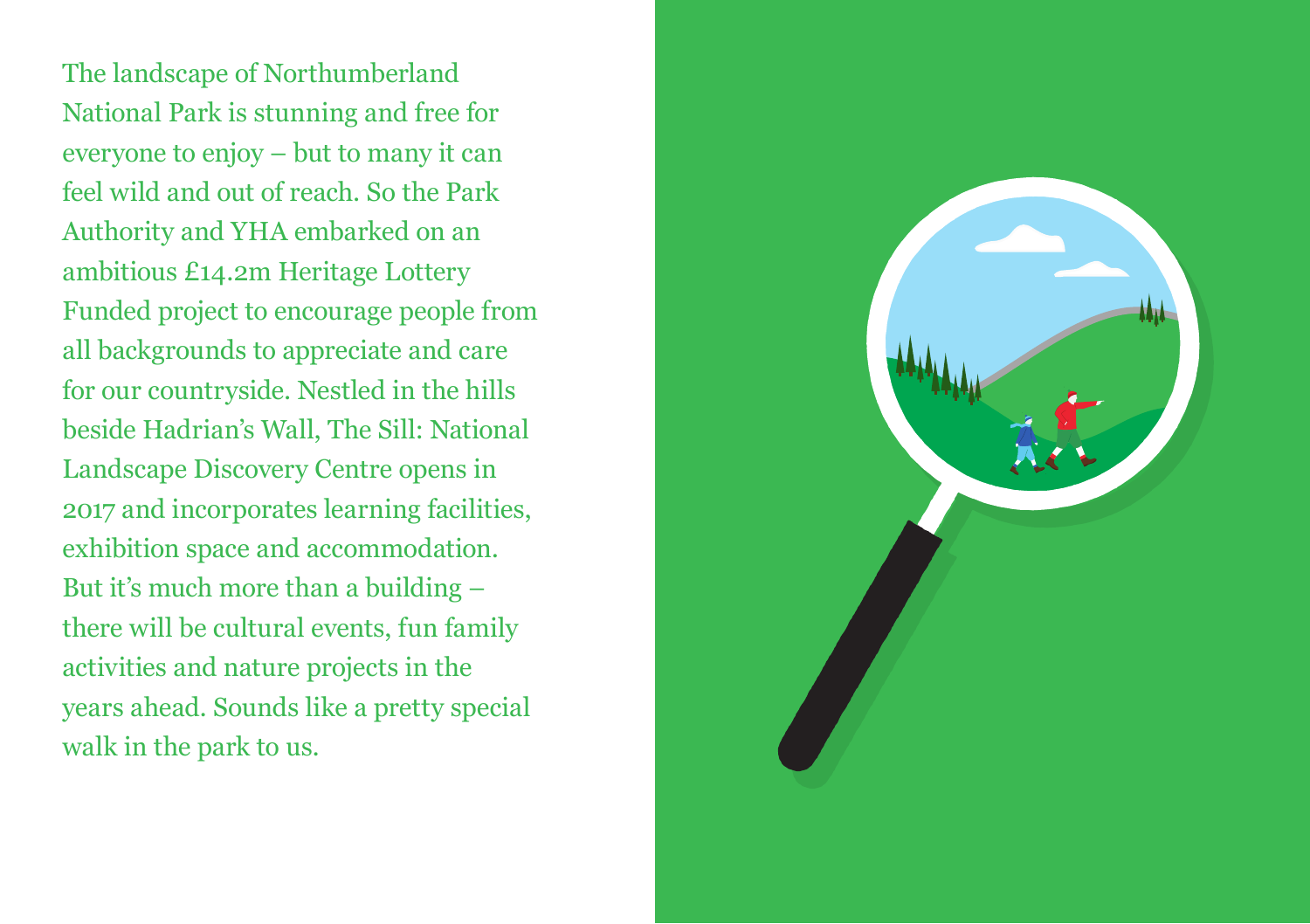In Melbourne, PhD student Dani Forster is researching how to cool babies down to keep them alive. If a newborn struggles to breathe, one solution is to induce hypothermia. It can reduce the risk of brain damage and even death, but is itself very risky. That's why Dani's work at the University of Melbourne is so important. Her scholarship was funded by gifts to *Believe*, Asia-Pacific's largest fundraising campaign. Having reached its AU\$500m goal two years early, the focus for 2017 is to aim for a cool AU\$1bn while engaging 100,000 alumni.

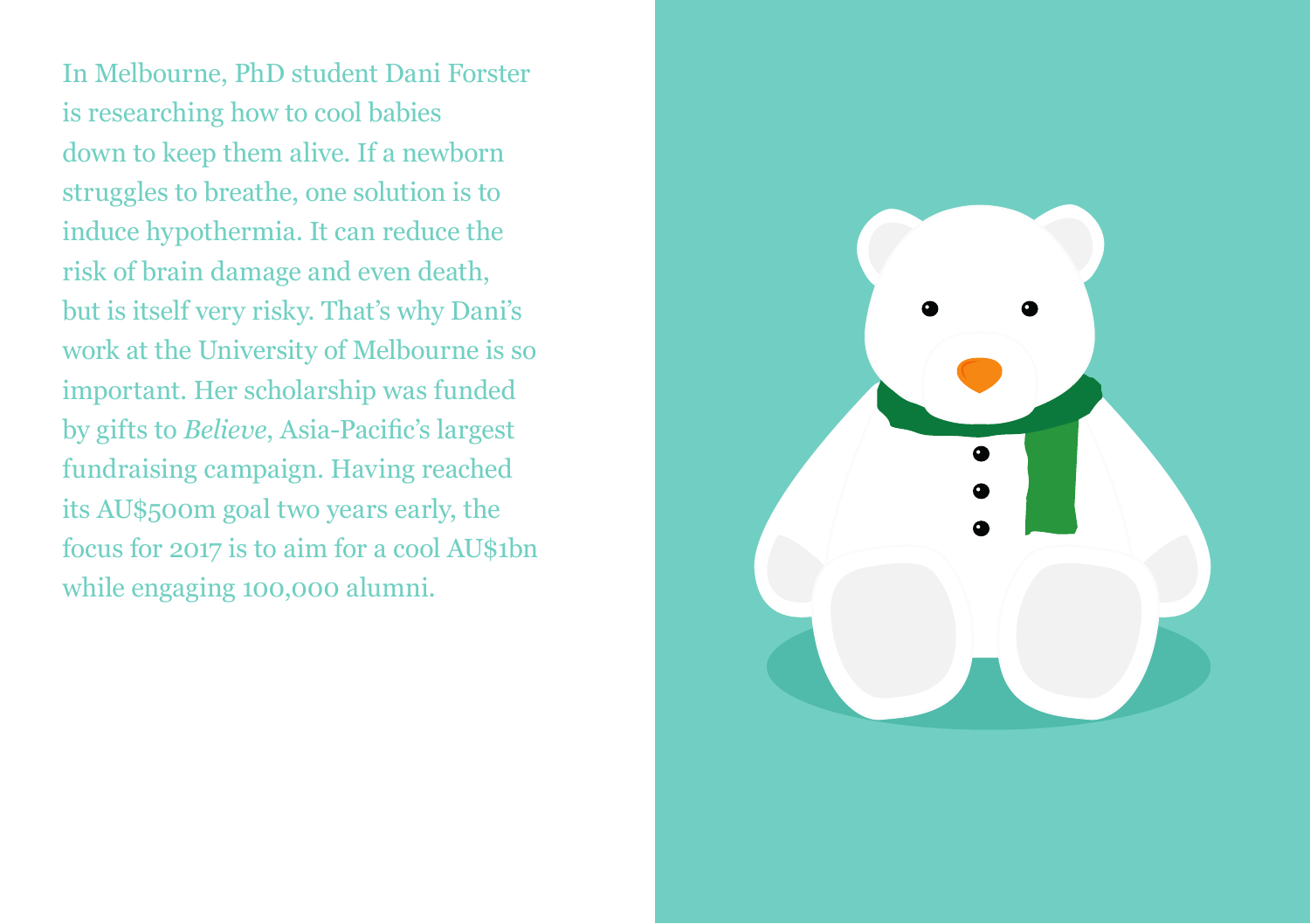In Zimbabwe, one-in-three children under five suffers from malnutrition. It means they can't focus at school and don't grow up to fulfil their potential. It's a complex problem that requires a multi-dimensional response. Scaling Up Nutrition is a global movement of 2,500 organisations working for a world where no one is malnourished, and which focuses on changing the behaviour of governments and communities. In Zimbabwe, that's meant supporting policies which encourage new mothers to breastfeed, as well as helping families to grow vegetables and rear livestock. The result? Healthier children building a better future for their society.

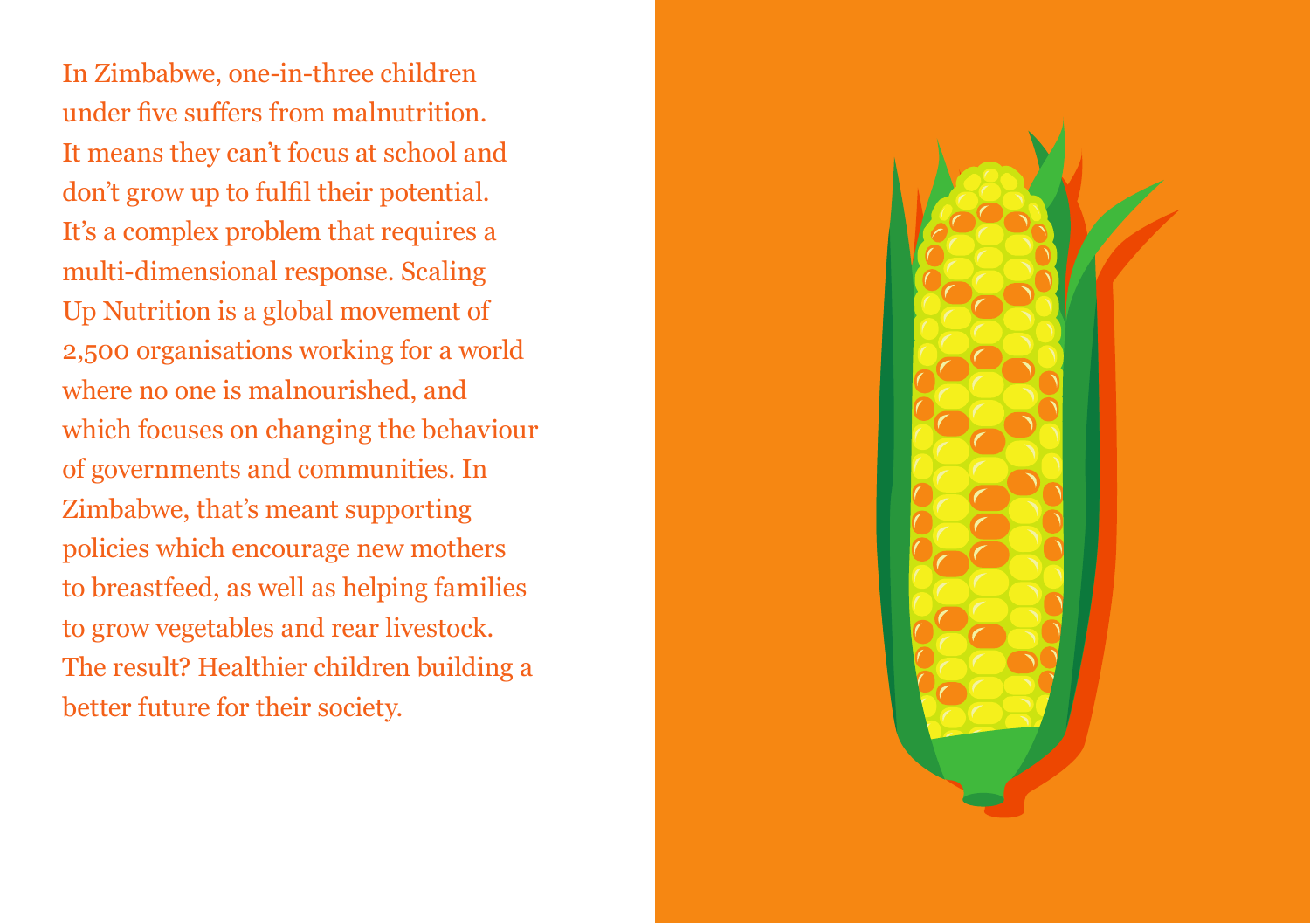The rowers of Cambridge University were almost homeless. Their old boathouse was in danger of being sold and, in any case, was cramped and freezing – the women even had to change in the car park. To compete better with arch rivals Oxford, they needed a new home, fast. And they have one, thanks to a £4.9m fundraising campaign led by a terrific team of alumni volunteers. A new state-of-the-art boathouse has space for all three university rowing clubs – the women, the lightweight men and CUBC. It opened in December 2016 – just in time to train for the boat races.

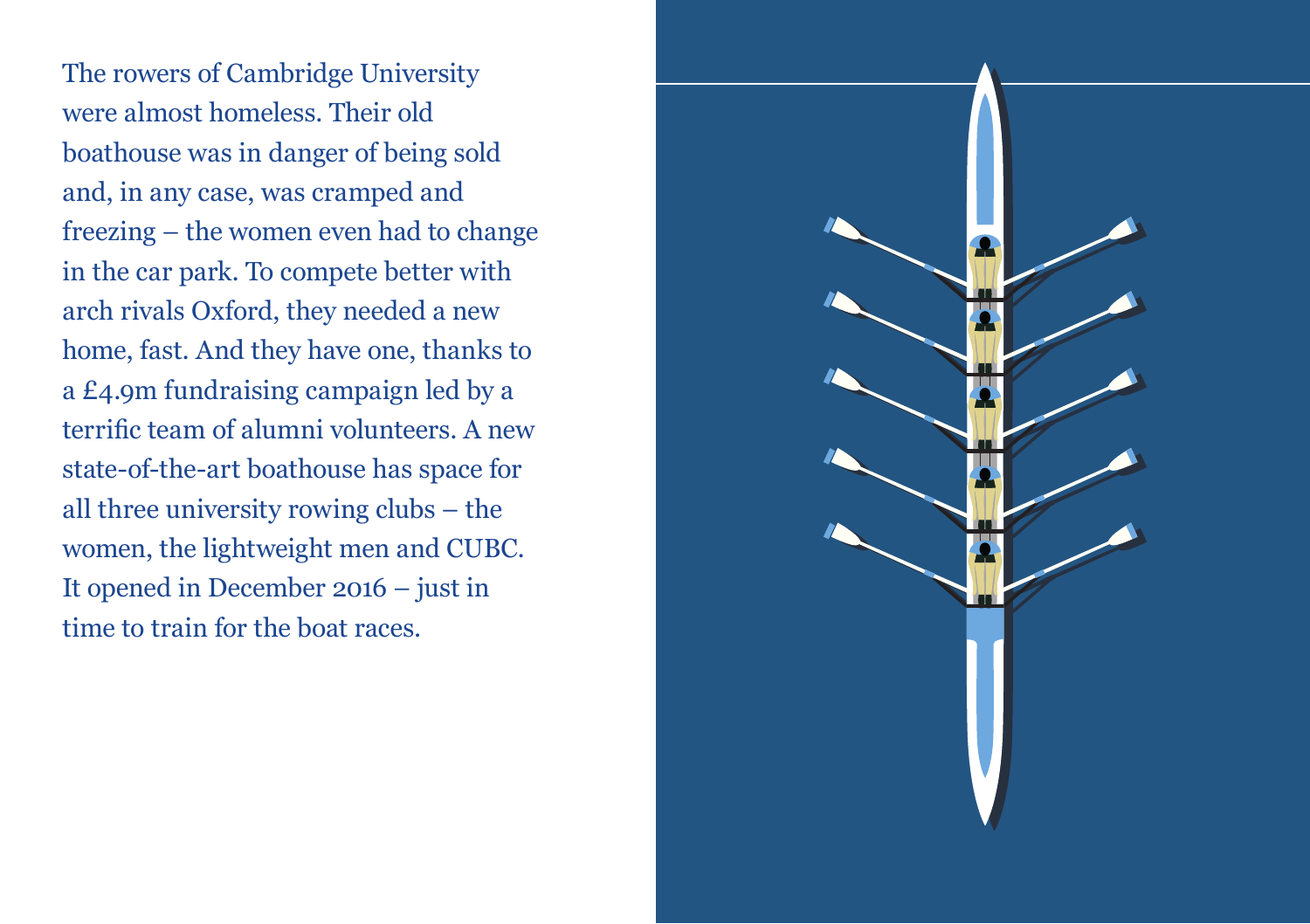In China, seeing is learning. Across the country, children with poor eyesight struggle to keep up in class. Very few wear glasses. But, thanks in part to the power of philanthropy, this could all soon change. After receiving a generous donation to create a new Chair of Global Eye Health, Queen's University Belfast is backing a plan to distribute millions of pairs of free and low-cost glasses across China, especially in poor, rural areas. It's just one example of what's been made possible by the *Beyond* campaign, an impressive effort to raise £140m for the university.

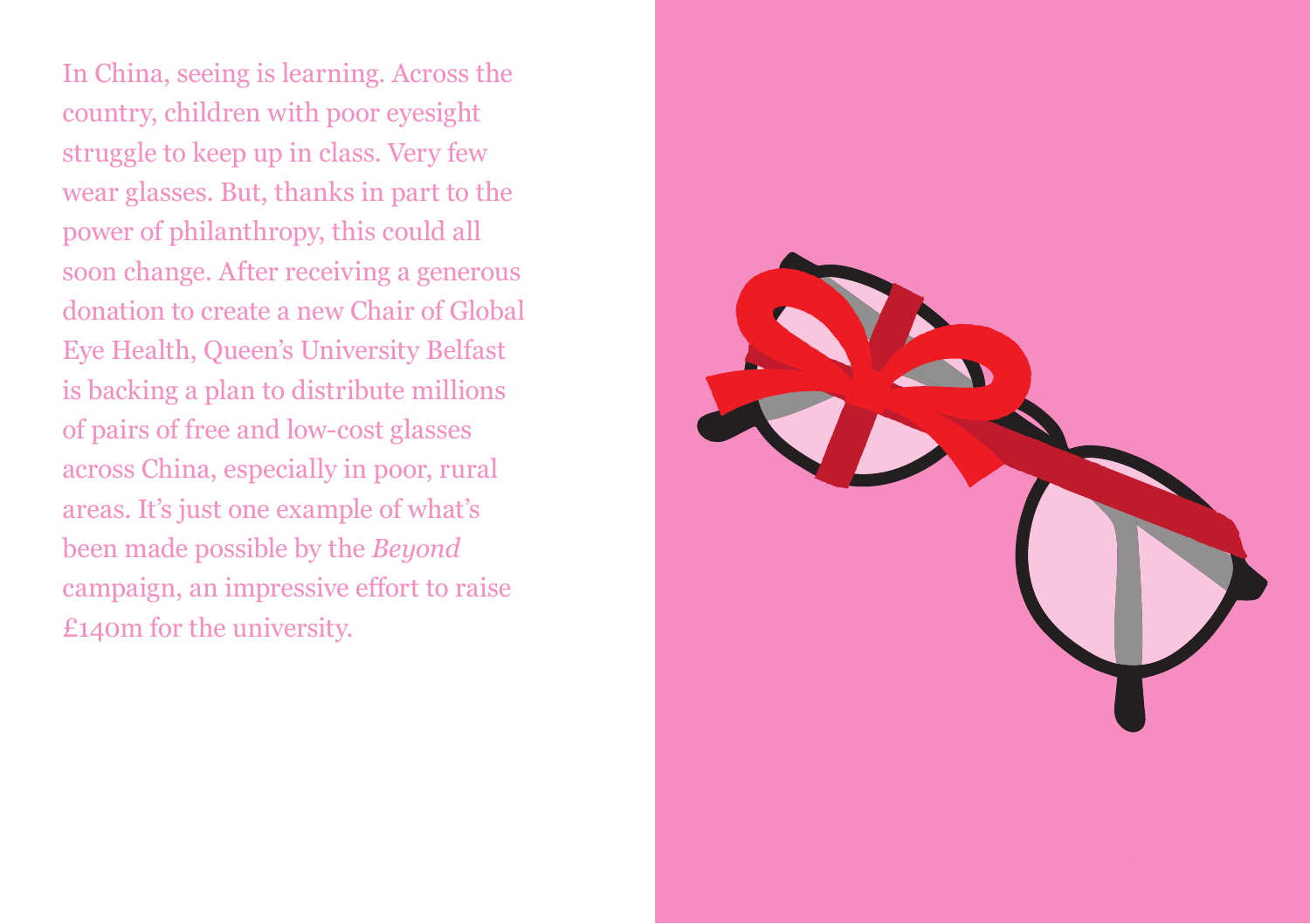We love a good story at More. And good stories are everywhere at Storyhouse, an inspirational new cultural centre in Chester opening in 2017. There's the rollercoaster tale of a converted Grade II listed, art deco cinema, empty and crumbling since 2007. Or the gripping yarn of a family-friendly library and major theatre under one roof, the first project of its kind in the UK. To finish it off, there's the modern-day parable of a local authority building a £37m creative hub, at a time when arts funding is being cut. Now that's what we call a happy ending.

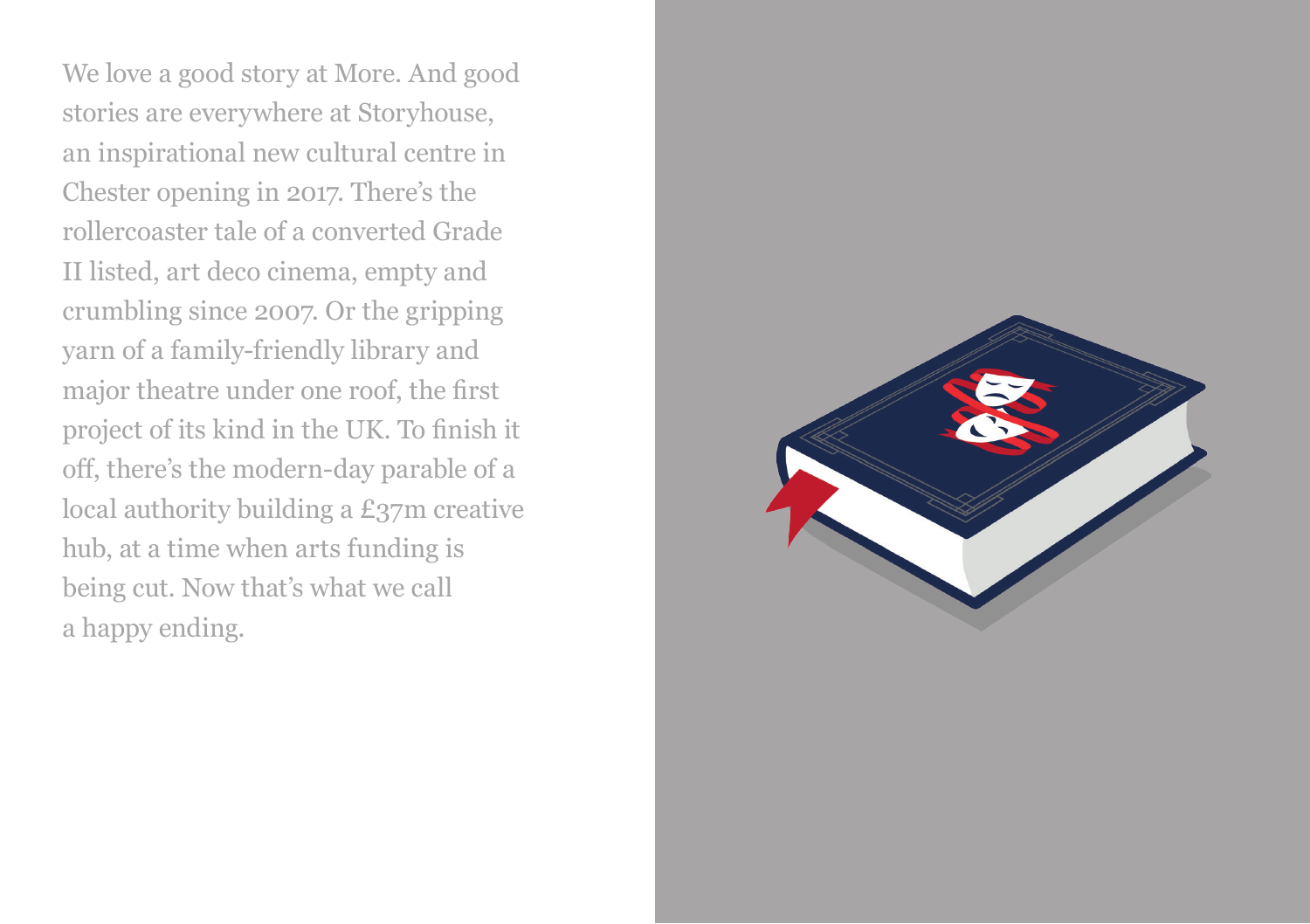From Senegal to Stanford – via Singapore – is quite a journey. In 2013, Senegalese schoolboy Ibrahima Tounkara won a scholarship to study at the United World College of South East Asia in Singapore. After two years of hard work, and getting stuck into the community service central to the college's ethos, he was on his way to Stanford University in the US. "The college helped me to blossom into someone useful," he says. Thanks to gifts from generous donors, 108 students from 58 countries will benefit from life-changing scholarships to the college in 2017. Ibrahima x 108… that's a powerful contribution to society.

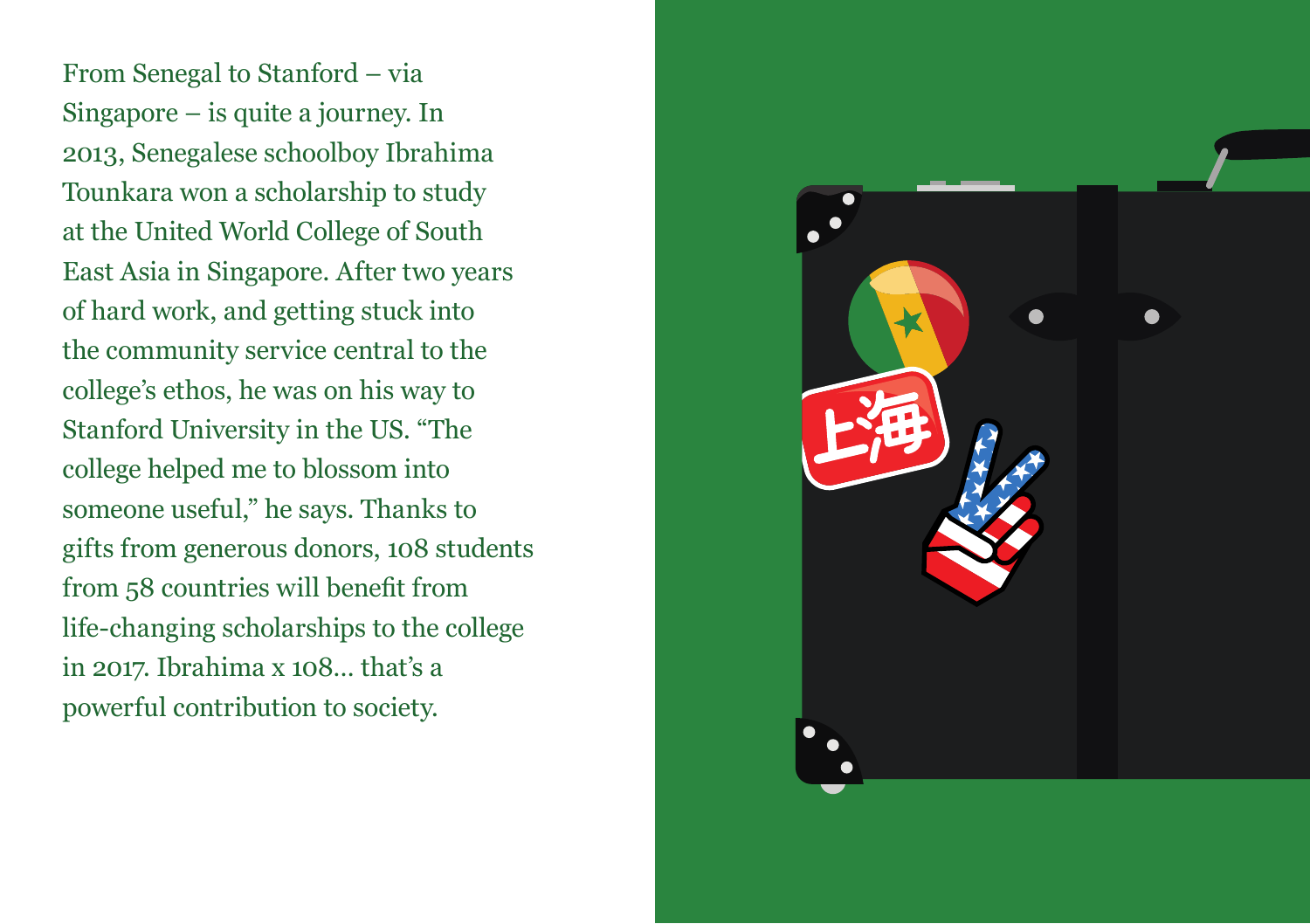And finally, we would like to thank all our clients across the world for the opportunity they have given us to make an impact  $in$  2016

14-18 NOW Aberdeen Art Gallery & Museums Aberystwyth University Africa Research Excellence Fund Aiglon College Alzheimer's Research UK AMREF ArtsEd Aston University The Aurora Project Australian National University The Beacon School Birkbeck, University of London Birmingham Repertory Theatre Bloxham School Brain Research Trust Brighton Dome & Festival Limited The British Academy The British School of Brussels The British School of Paris Cambridge Judge Business School Cambridge University Boat Club Cancer Research UK CASE Causey Development Trust Cheadle Hulme School Chichester Festival Theatre Chisenhale Dance Space Clare College, Cambridge Climate Central Council for At-Risk Academics The Courtauld Institute of Art D&AD Denville Hall Distretto Veneziano della Ricerca e dell'Innovazione (DVRI) Downing College, Cambridge Durham Cathedral East, Central and Southern Africa College of Physicians Edinburgh Napier University Emmanuel College, Cambridge

English National Ballet The English-Speaking Union European Association of Urology Festival City Theatres Trust The Fitzwilliam Museum Fondation ARC Francis Holland School SW1 Fruitmarket Gallery Glasgow Life The Hall School Higher Education Policy Institute Highgate School Homerton College, Cambridge Horizons Trust UK Imperial College Business School Imperial College London Institut des Hautes Études **Scientifiques** Institute of Cancer Research Institute for Fiscal Studies INTO University Ipswich School Jesus College, Oxford King Edward's School, Bath Lafayette College Latymer Upper School Liverpool Everyman London School of Economics Loretto School Macquarie University Magdalen College School Making the Leap Malaria No More UK McDaniel College Merton College, Oxford Middle Temple Moorfields Eye Charity Museum of London National Youth Choirs of Great Britain Natural History Museum Newcastle University Newnham College, Cambridge

Nizkor Network Northumberland National Park Authority Nuffield College, Oxford Observatory for Sport in Scotland Onside Youth Zones Oundle School Oxford Radcliffe Hospital Charitable Funds The Palestinian Museum Pancreatic Cancer Research Fund Pembroke College, Cambridge Pitlochry Festival Theatre Providence College Punchdrunk Queen's University Belfast Quintessentially Foundation Relate River and Rowing Museum Rosehill Theatre Royal Botanic Garden Edinburgh Royal Botanic Gardens, Kew Royal College of Art Royal College of General Practitioners Royal College of Music Royal College of Surgeons Royal College of Surgeons in Ireland Royal Holloway, University of London Royal Russell School Royal Shakespeare Company Royal Society of Literature Scaling Up Nutrition Science Museum Group SciencesPo Sevenoaks School Sheffield Hallam University Sidney Sussex College, Cambridge Singapore Management University Skiing with Heroes SOAS, University of London St Anne's College, Oxford St Catharine's College, Cambridge